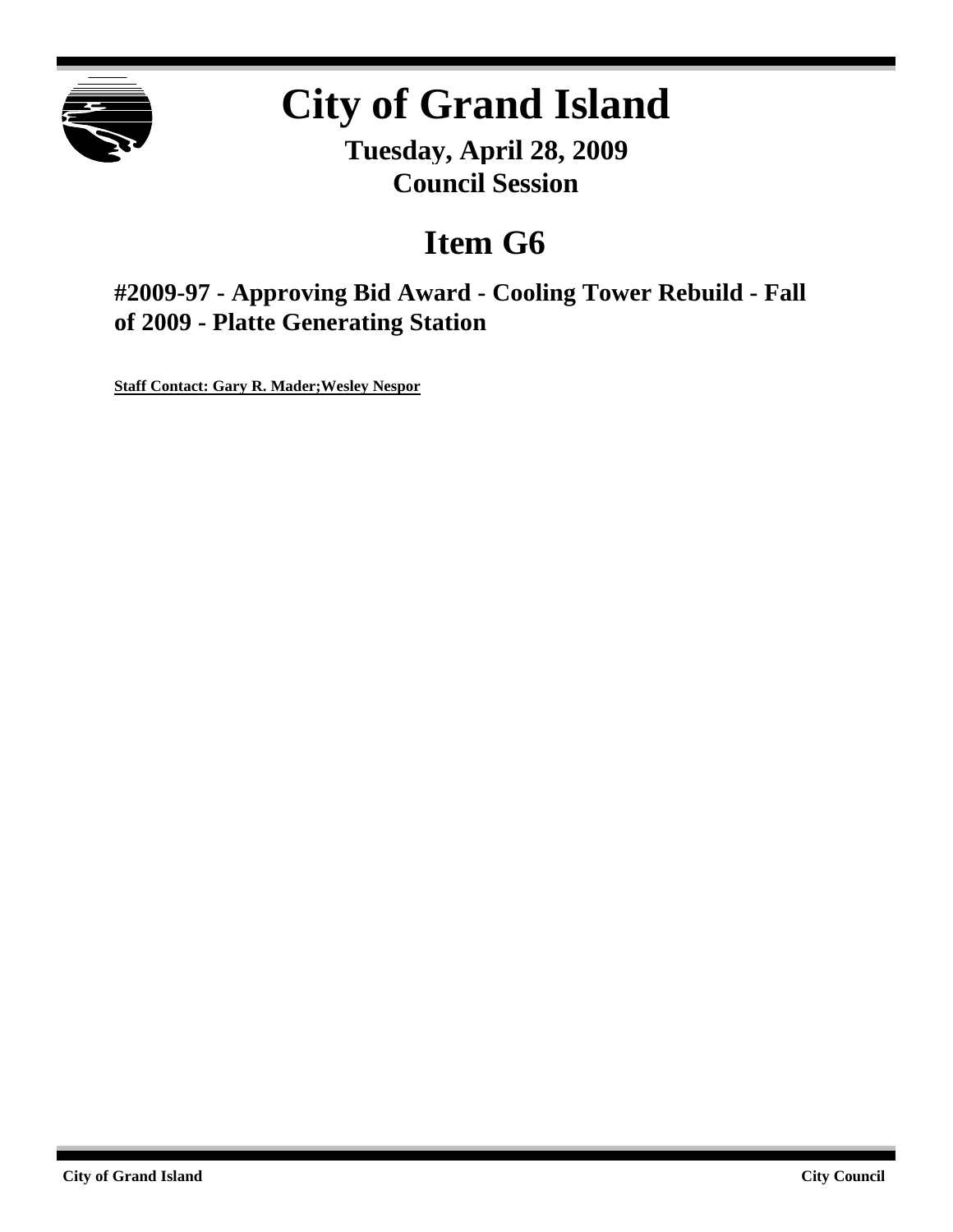## **Council Agenda Memo**

| From:                | Gary R. Mader, Utilities Director<br>Wesley Nespor, Asst. City Attorney/Purchasing |
|----------------------|------------------------------------------------------------------------------------|
| <b>Meeting:</b>      | April 28, 2009                                                                     |
| Subject:             | Cooling Tower Rebuild Fall 2009                                                    |
| <b>Item</b> $\#$ 's: | $G-6$                                                                              |
| $Presenter(s):$      | Gary R. Mader, Utilities Director                                                  |

### **Background**

The Platte Generating Station utilizes a cooling tower as part of the plant's cooling water system. The cooling tower is constructed of wood and fiberglass specially treated for constant exposure to water and the outdoor elements. It has been in nearly continuous service since 1982.

The tower is periodically inspected by third party consultants, who provide evaluation of structural condition and, if problems are found, make recommendations for corrective actions. Cooling tower repair is performed by contractors specializing in furnishing and installing cooling tower components. This project is the third and final phase of repairs as determined by the 2007 inspection. The work proposed for this year includes replacement of the tower internal structural components, fill, and drift eliminators. Previous phases have included replacement of the tower's decking, external structural components, and louvers. The plant engineering staff developed specifications for this third phase. The repair work is scheduled for the fall 2009 scheduled maintenance outage.

### **Discussion**

The specifications for the Cooling Tower Rebuild Fall 2009 were advertised and issued for bid in accordance with the City Purchasing Code. Bids were publicly opened on April 14, 2009. Specifications were sent to five potential bidders and responses were received as listed below. The engineer's estimate for this project was \$1,400,000.00.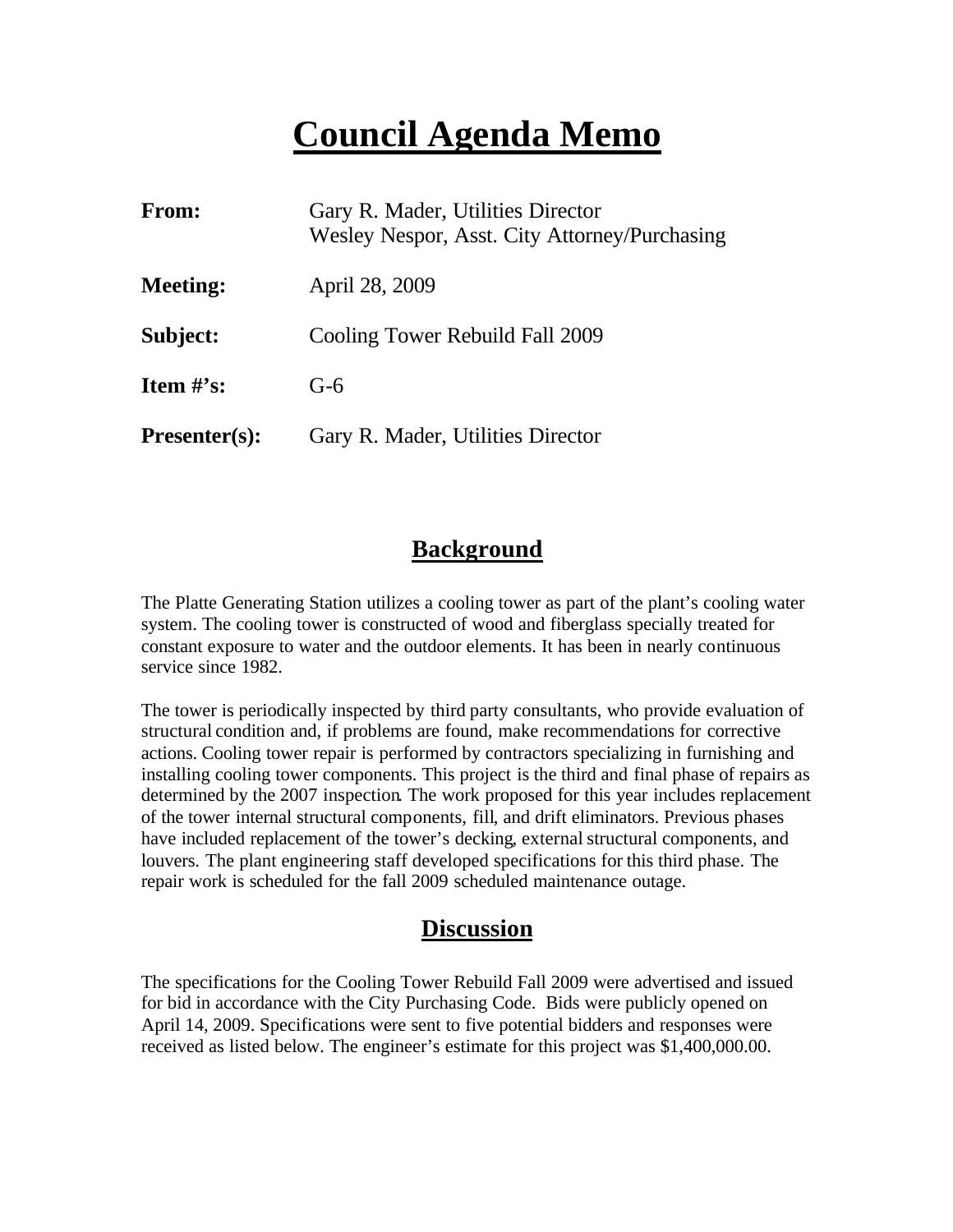| Bidder                            | <b>Bid Price</b> |
|-----------------------------------|------------------|
| International Cooling Tower, Inc. | \$1,140,000.00   |
| EvapTech, Inc.                    | \$1,187,658.00   |
| Midwest Towers, Inc.              | \$1,175,066.00   |
| SPX Cooling Technologies, Inc.    | \$1,574,868.00   |

The bids were reviewed by plant engineering staff. International Cooling Tower, Inc., and EvapTech, Inc., have noted no exceptions. Midwest Towers, Inc. noted that it can not guarantee the thermal performance of the specified fill, and offered an alternative fill for a deduct cost of \$37,871. SPX Cooling Technologies, Inc. also took exception to the specified fill, and proposed an alternative. Neither of these exceptions are considered acceptable.

The bid from International Cooling Towers is compliant with specifications and less than the engineer's estimate.

## **Alternatives**

It appears that the Council has the following alternatives concerning the issue at hand. The Council may:

- 1. Move to approve
- 2. Refer the issue to a Committee
- 3. Postpone the issue to future date
- 4. Take no action on the issue

### **Recommendation**

City Administration recommends that the Council award the Contract for Cooling Tower Rebuild Fall 2009 to International Cooling Tower, Inc. of Edmonton, Canada, as the low responsive bidder, with the bid price of \$1,140,000.00.

## **Sample Motion**

Move to approve award of the bid of \$1,140,000.00 from International Cooling Tower, Inc. for the Cooling Tower Rebuild Fall 2009 as submitted.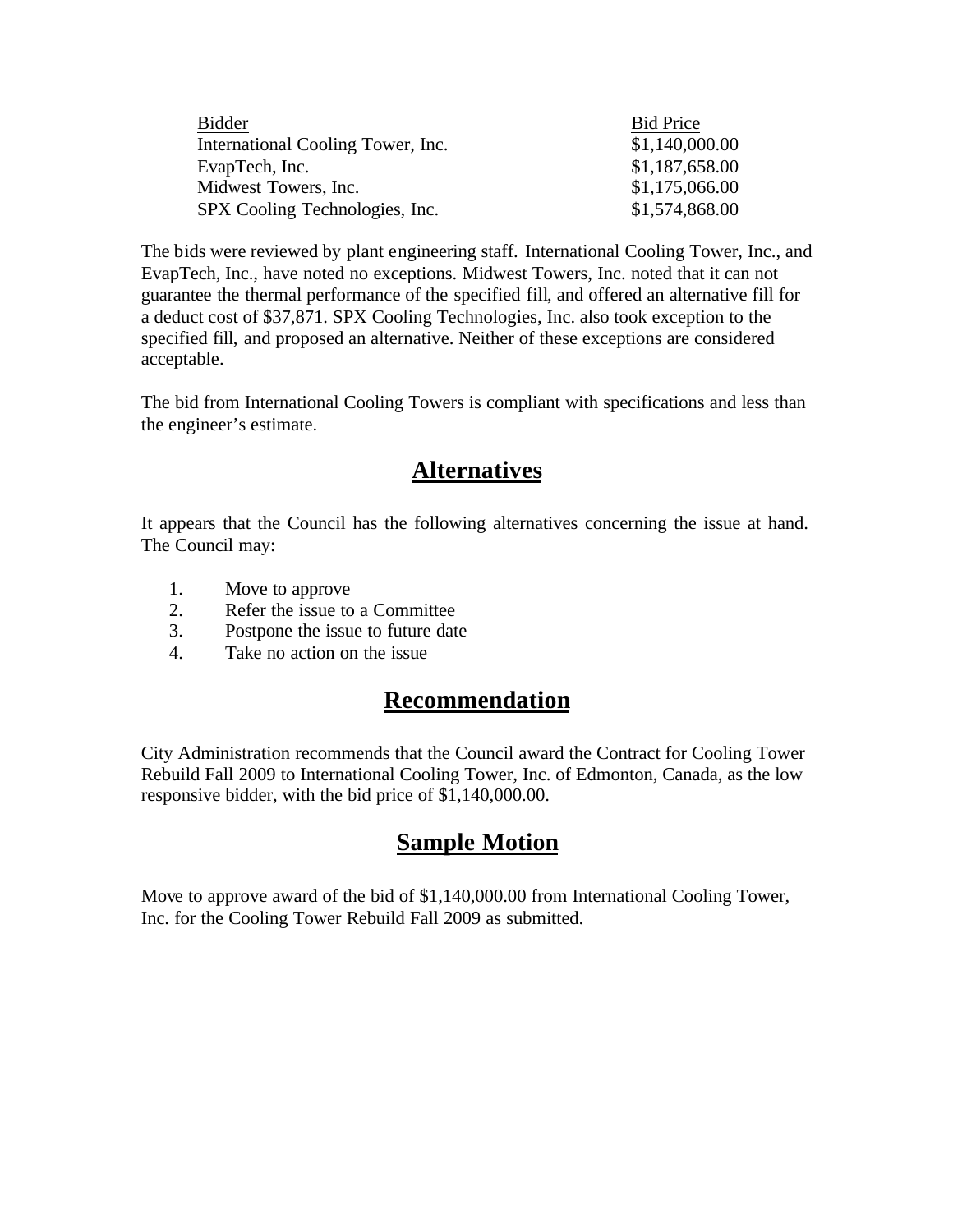#### *Purchasing Division of Legal Department* **INTEROFFICE MEMORANDUM**



Wes Nespor, Purchasing Agent

*Working Together for a Better Tomorrow, Today*

#### **BID OPENING**

| <b>BID OPENING DATE:</b> | April 14, 2009 at 11:00 a.m.           |
|--------------------------|----------------------------------------|
| <b>FOR:</b>              | <b>Cooling Tower Rebuild Fall 2009</b> |
| DEPARTMENT:              | <b>Utilities</b>                       |
| <b>ESTIMATE:</b>         | \$1,400,000.00                         |
| <b>FUND/ACCOUNT:</b>     | 520                                    |
| PUBLICATION DATE:        | <b>March 20, 2009</b>                  |

**NO. POTENTIAL BIDDERS: 5**

#### **SUMMARY**

| <b>Bidder:</b>       | Evap Tech, Inc.               | <b>Midwest Towers, Inc.</b>    |  |
|----------------------|-------------------------------|--------------------------------|--|
|                      | Lenexa, KS                    | blue Springs, MO               |  |
| <b>Bid Security:</b> | <b>Western Surety Company</b> | <b>Ullico Casualty Company</b> |  |
| <b>Exceptions:</b>   | <b>None</b>                   | <b>Noted</b>                   |  |
| <b>Bid Price:</b>    |                               |                                |  |

| <b>Material:</b>  | \$454,675.00   | \$481,946.00   |
|-------------------|----------------|----------------|
| <b>Labor:</b>     | 701,155.00     | 665,342.00     |
| <b>Sales Tax:</b> | 31,828.00      | 27,778.00      |
| <b>Total Bid:</b> | \$1,187,658.00 | \$1,175,066.00 |

| <b>Bidder:</b>       | <b>International Cooling Tower</b> | <b>SPX Cooling Technologies, inc.</b> |
|----------------------|------------------------------------|---------------------------------------|
|                      | <b>Edmonton, Canada</b>            | <b>Overland Park, KS</b>              |
| <b>Bid Security:</b> | The Hartford Fire Insurance Co.    | <b>Liberty Mutual Ins. Co.</b>        |
| <b>Exceptions:</b>   | <b>None</b>                        | <b>Noted</b>                          |
| <b>Bid Price:</b>    |                                    |                                       |
| <b>Material:</b>     | \$540,000.00                       | \$445,554.00                          |
| Labor:               | 570,000.00                         | 1,020,767.00                          |
| <b>Sales Tax:</b>    | 30,000.00                          | 32,169.00                             |

**Total Bid: \$1,140,000.00 14,000.00 Performance Bonds**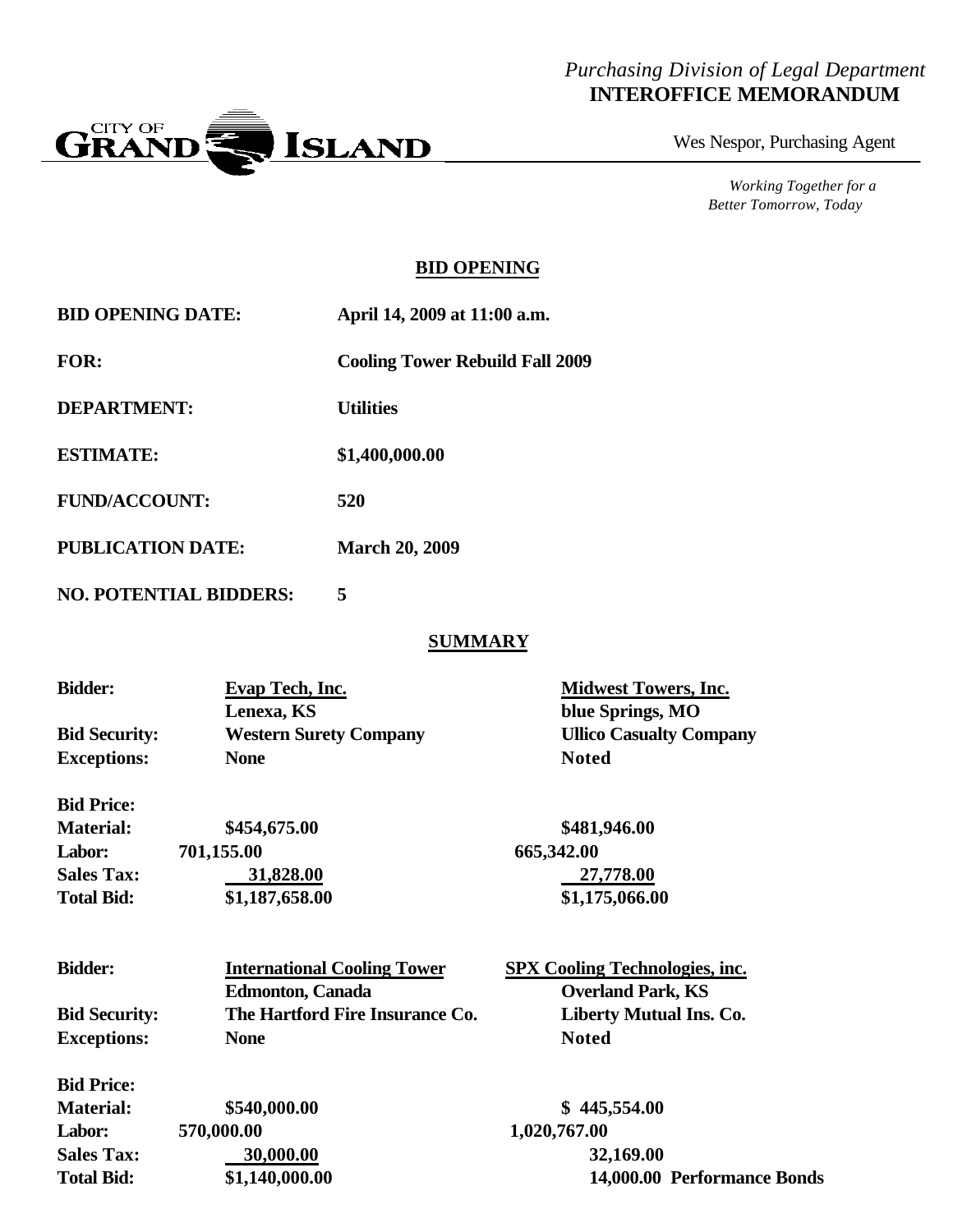**62,378.00 Freight \$1,574,868.00**

**P1333**